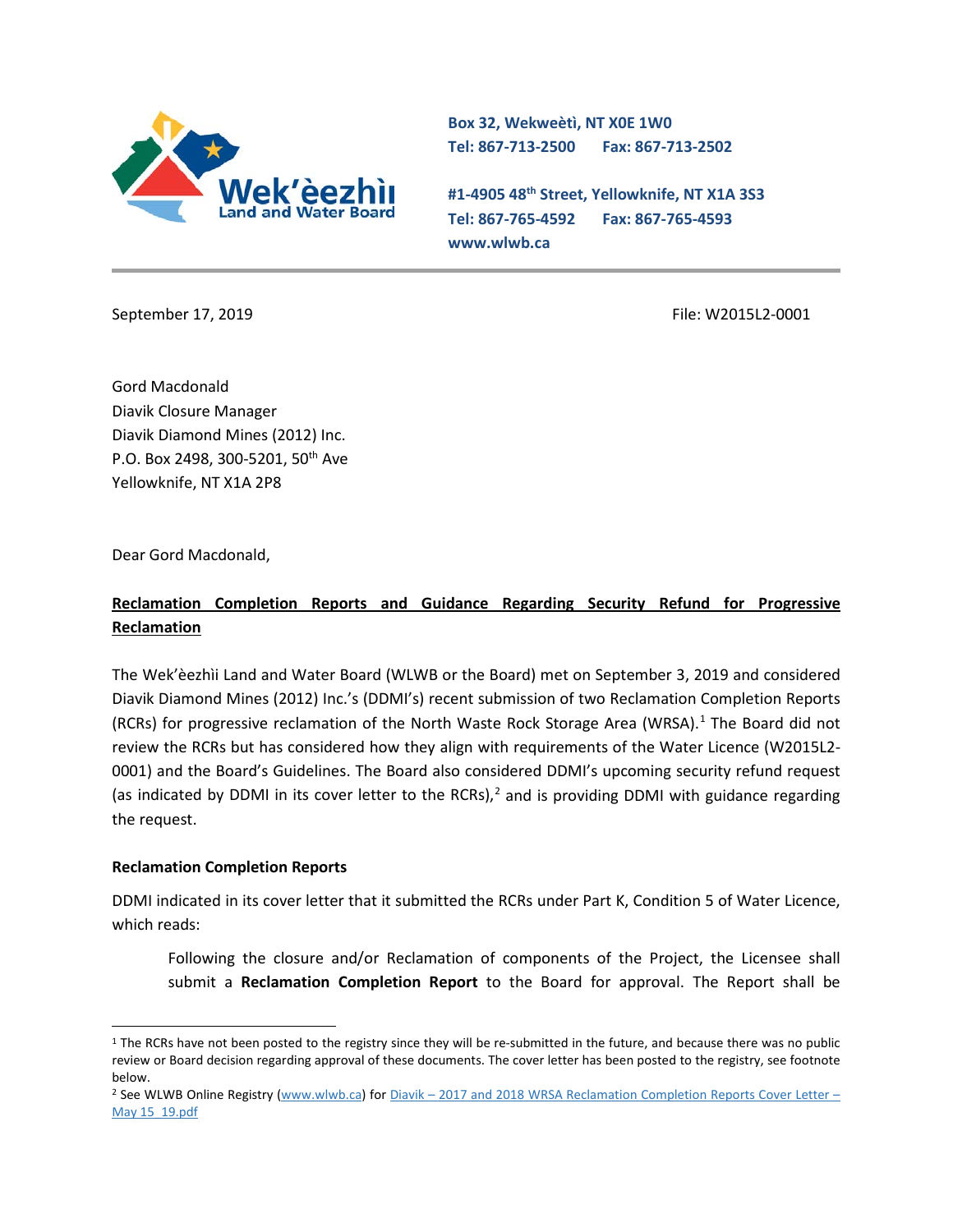developed in accordance with the Mackenzie Valley Land and Water Board and Aboriginal Affairs and Northern Development Canada's *Guidelines for the Closure and Reclamation of Advanced Mineral Exploration and Mine Sites within the Northwest Territories.*

This condition does not require annual RCRs. It is the Board's understanding that the company's primary reason for submitting the RCRs is to support a security adjustment request; however, DDMI did not submit a security adjustment with the RCRs. Submitting an RCR to support an adjustment to security is consistent with the INAC/GNWT/MVLWB's *Guidelines for Closure and Reclamation Cost Estimates for*  Mines (the Guidelines for Closure Cost Estimates, 2017),<sup>[3](#page-1-0)</sup> and previous direction from the Board.<sup>[4](#page-1-1)</sup>

Because DDMI has not established that submission of annual RCRs aligns with Part K, Condition 5 of the Licence and has not submitted a security refund request, the Board advises DDMI that at this time, the Board will not be reviewing the two RCRs. Further, the Board prefers a single RCR submitted at the same time as any proposed security adjustment.

### **Security Adjustment Request**

In addition, the Board would like to ensure that its expectations for a security adjustment request for progressive reclamation of the WRSA are clear. The Board has outlined expectations in the *MVLWB/INAC Guidelines for the Closure and Reclamation of Advanced Mineral Exploration and Mine*  Sites in the NT,<sup>[5](#page-1-2)</sup> the Guidelines for Closure Cost Estimates, and in the following correspondence to DDMI:

- A February 9, 2018 letter regarding the Waste Rock Storage Area Closure Plan, including direction to estimate security holdbacks.<sup>[6](#page-1-3)</sup> In the letter the Board also advised DDMI to refer to a WLWB letter to Dominion Diamond Ekati ULC (Dominion) regarding the Panda Diversion Channel security refund request, to assist DDMI in estimating long-term monitoring and maintenance. In that letter, the Board expressed several expectations regarding refunds. These expectations are relevant to DDMI's upcoming refund request and DDMI should use the letter as guidance, to the extent that it applies.
- An October 5, 2018 letter regarding DDMI's security refund request for re-sloping of the WRSA.<sup>[7](#page-1-4)</sup>
- A December 17, 2018 decision on interim CRP Version 4.0, including several requirements for a revised RECLAIM estimate with interim CRP Version 4.1.<sup>[8](#page-1-5)</sup> Some of these issues are likely to have direct implications on the security refund request.

<span id="page-1-5"></span><span id="page-1-0"></span><sup>&</sup>lt;sup>3</sup> See wlwb.ca for [Guidelines for Closure and Reclamation Cost Estimates for Mines \(2017\)](https://wlwb.ca/sites/default/files/images/Closure%20Cost%20Estimating%20Guidelines_FINAL_Nov%2024%202017.pdf).

<span id="page-1-1"></span><sup>4</sup> See WLWB Online Registry for Diavik - Closure and Reclamation Plan - WRSA - [Progressive Reclamation Refund Request -](http://registry.mvlwb.ca/Documents/W2015L2-0001/Diavik%20-%20Closure%20and%20Reclamation%20Plan%20-%20WRSA%20-%20Progressive%20Reclamation%20Refund%20Request%20-%20Board%20Directive%20-%20Oct%205_18.pdf) [Board Directive -](http://registry.mvlwb.ca/Documents/W2015L2-0001/Diavik%20-%20Closure%20and%20Reclamation%20Plan%20-%20WRSA%20-%20Progressive%20Reclamation%20Refund%20Request%20-%20Board%20Directive%20-%20Oct%205_18.pdf) Oct 5\_18.pdf.

<span id="page-1-2"></span><sup>5</sup> See wlwb.ca for MVLWB Guidelines for the Closure and [Reclamation](https://glwb.com/sites/default/files/documents/wg/WLWB_5363_Guidelines_Closure_Reclamation_WR.pdf) of Advanced Mineral Exploration and Mine Sites in the [Northwest](https://glwb.com/sites/default/files/documents/wg/WLWB_5363_Guidelines_Closure_Reclamation_WR.pdf) Territories (2013).

<span id="page-1-3"></span><sup>&</sup>lt;sup>6</sup> See WLWB Online Registry for *Diavik - Closure and Reclamation Plan - WRSA - [Directive and Reasons for Decision -](http://registry.mvlwb.ca/Documents/W2015L2-0001/Diavik%20-%20Closure%20and%20Reclamation%20Plan%20-%20WRSA%20-%20Directive%20and%20Reasons%20for%20Decision%20-%20Feb%209_18.pdf) Feb* [9\\_18.pdf.](http://registry.mvlwb.ca/Documents/W2015L2-0001/Diavik%20-%20Closure%20and%20Reclamation%20Plan%20-%20WRSA%20-%20Directive%20and%20Reasons%20for%20Decision%20-%20Feb%209_18.pdf)

<span id="page-1-4"></span><sup>7</sup> See WLWB Online Registry for Diavik - Closure and Reclamation Plan - WRSA - [Progressive Reclamation Refund Request -](http://registry.mvlwb.ca/Documents/W2015L2-0001/Diavik%20-%20Closure%20and%20Reclamation%20Plan%20-%20WRSA%20-%20Progressive%20Reclamation%20Refund%20Request%20-%20Board%20Directive%20-%20Oct%205_18.pdf) [Board Directive -](http://registry.mvlwb.ca/Documents/W2015L2-0001/Diavik%20-%20Closure%20and%20Reclamation%20Plan%20-%20WRSA%20-%20Progressive%20Reclamation%20Refund%20Request%20-%20Board%20Directive%20-%20Oct%205_18.pdf) Oct 5\_18.pdf.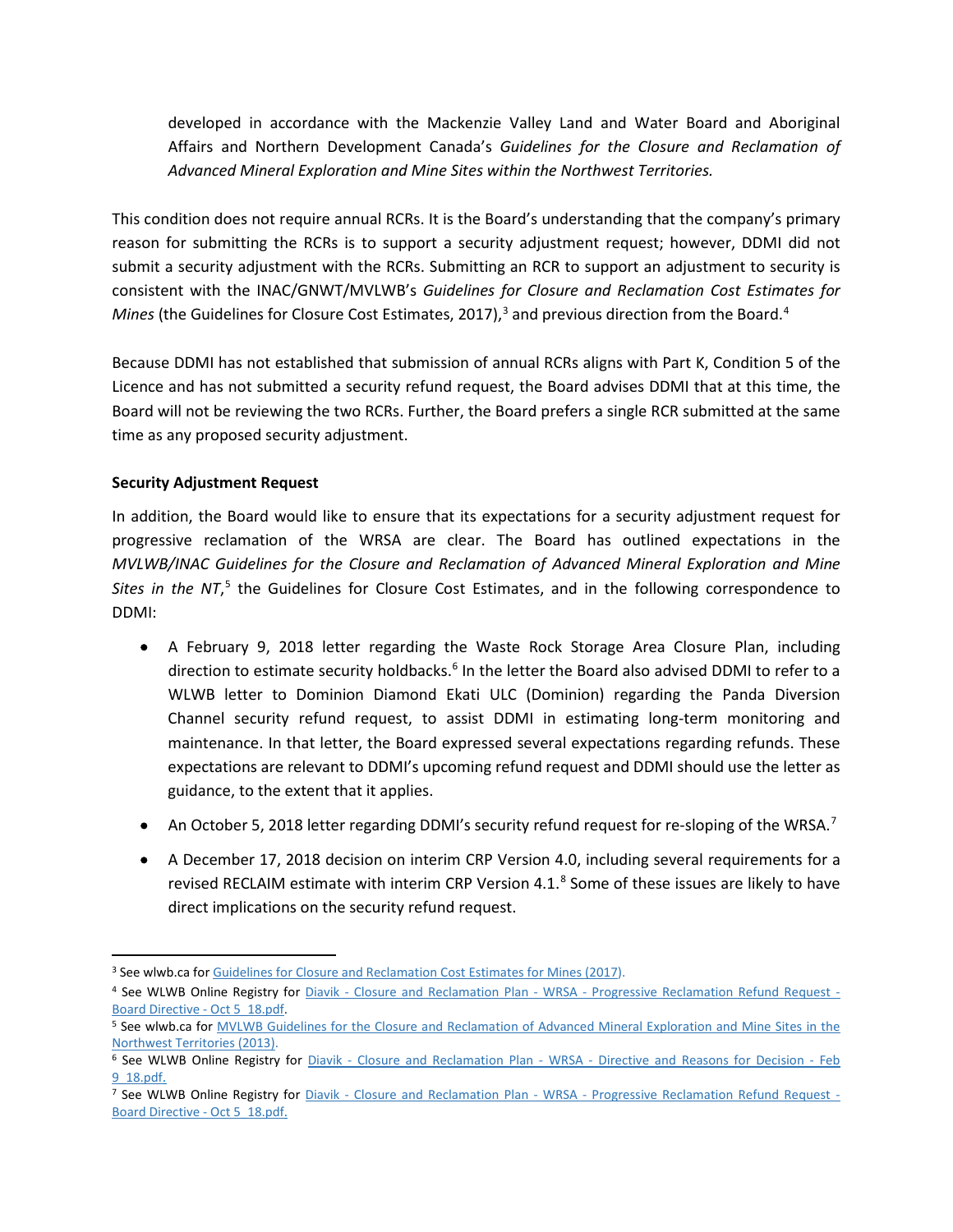Given that the Board's expectations are housed in several documents, the Board has compiled the expectations into Attachment #1. This will assist DDMI in ensuring all expectations are met and help the Board and reviewers to review the security adjustment request.

#### **Timing of the Security Refund Request**

DDMI's refund request will likely have several issues that overlap with the revised RECLAIM estimate for the whole site (e.g., long-term monitoring and maintenance costs, inflation, improved documentation, etc.).<sup>[9](#page-2-0)</sup> As noted in the Board's March 29, 2019 letter regarding DDMI's request to extend the interim CRP Version 4.1 deadline, any new security adjustment requests (beyond the revised RECLAIM estimate required with interim CRP Version 4.1) from DDMI may prove to be difficult to evaluate prior to a Board decision on interim CRP Version 4.1.<sup>[10](#page-2-1)</sup> Submission of CRP Version 4.1 is only a few months away and DDMI may require more time to complete the refund request. For these reasons, DDMI should not submit the refund request prior to submission of interim CRP Version 4.1. However, DDMI should not delay submission of interim CRP Version 4.1 if the refund request is not ready by December 2019, given the importance of keeping the closure planning schedule on track, as previously emphasized by the Board.<sup>[11](#page-2-2)</sup>

In summary, a request for a refund for WRSA progressive reclamation should be submitted with the interim CRP Version 4.1 (as part of the revised RECLAIM estimate and supporting documentation), or if DDMI has not completed the refund request in time, following a decision on interim CRP Version 4.1.

#### **Engagement Process**

In the Board's March 29, 2019 letter to DDMI, the Board required DDMI engage with the GNWT prior to all future security adjustments and provide a rationale for any differences of opinion. The Board recently defined an engagement process for Dominion's upcoming security adjustment request[.12](#page-2-3) The Board noted that it expects this approach will "be more efficient, yield better results, improve the potential for consensus, and prevent unnecessary delays in a Board decision." For the same reasons, the Board is extending this process to DDMI's upcoming RECLAIM estimate for Version 4.1, including the WRSA progressive reclamation refund request. The process is outlined in Attachment #1. Board staff will ensure that the GNWT is aware of its role in this process.

<sup>8</sup> See WLWB Online Registry for Diavik - [Closure and Reclamation Plan Version 4.0 -](http://registry.mvlwb.ca/Documents/W2015L2-0001/Diavik%20-%20Closure%20and%20Reclamation%20Plan%20Version%204.0%20-%20Board%20Decision%20Letter%20and%20Reasons%20for%20Decision%20-%20Dec%2017_18.pdf) Board Decision Letter and Reasons for Decision - [Dec 17\\_18.pdf.](http://registry.mvlwb.ca/Documents/W2015L2-0001/Diavik%20-%20Closure%20and%20Reclamation%20Plan%20Version%204.0%20-%20Board%20Decision%20Letter%20and%20Reasons%20for%20Decision%20-%20Dec%2017_18.pdf)

<span id="page-2-0"></span><sup>9</sup> See WLWB Online Registry for Diavik - [Closure and Reclamation Plan Version 4.0 -](http://registry.mvlwb.ca/Documents/W2015L2-0001/Diavik%20-%20Closure%20and%20Reclamation%20Plan%20Version%204.0%20-%20Board%20Decision%20Letter%20and%20Reasons%20for%20Decision%20-%20Dec%2017_18.pdf) Board Decision Letter and Reasons for Decision - [Dec 17\\_18.pdf.](http://registry.mvlwb.ca/Documents/W2015L2-0001/Diavik%20-%20Closure%20and%20Reclamation%20Plan%20Version%204.0%20-%20Board%20Decision%20Letter%20and%20Reasons%20for%20Decision%20-%20Dec%2017_18.pdf)

<span id="page-2-1"></span><sup>10</sup>See WLWB Online Registry for Diavik - [Closure and Reclamation Plan -](http://registry.mvlwb.ca/Documents/W2015L2-0001/Diavik%20-%20Closure%20and%20Reclamation%20Plan%20-%20Version%204.1%20-%20Extension%20Request%20-%20Decision%20Letter%20-%20Mar%2029_19.pdf) Version 4.1 - Extension Request - Decision Letter - Mar [29\\_19.pdf.](http://registry.mvlwb.ca/Documents/W2015L2-0001/Diavik%20-%20Closure%20and%20Reclamation%20Plan%20-%20Version%204.1%20-%20Extension%20Request%20-%20Decision%20Letter%20-%20Mar%2029_19.pdf)

<span id="page-2-2"></span><sup>11</sup> For example, see WLWB Online Registry for Diavik - [Closure and Reclamation Plan Version 4.0 -](http://registry.mvlwb.ca/Documents/W2015L2-0001/Diavik%20-%20Closure%20and%20Reclamation%20Plan%20Version%204.0%20-%20Board%20Decision%20Letter%20and%20Reasons%20for%20Decision%20-%20Dec%2017_18.pdf) Board Decision Letter and [Reasons for Decision -](http://registry.mvlwb.ca/Documents/W2015L2-0001/Diavik%20-%20Closure%20and%20Reclamation%20Plan%20Version%204.0%20-%20Board%20Decision%20Letter%20and%20Reasons%20for%20Decision%20-%20Dec%2017_18.pdf) Dec 17 18.pdf and Diavik - [Closure and Reclamation Plan -](http://registry.mvlwb.ca/Documents/W2015L2-0001/Diavik%20-%20Closure%20and%20Reclamation%20Plan%20-%20Version%204.1%20-%20Extension%20Request%20-%20Decision%20Letter%20-%20Mar%2029_19.pdf) Version 4.1 - Extension Request - Decision Letter - [Mar 29\\_19.pdf.](http://registry.mvlwb.ca/Documents/W2015L2-0001/Diavik%20-%20Closure%20and%20Reclamation%20Plan%20-%20Version%204.1%20-%20Extension%20Request%20-%20Decision%20Letter%20-%20Mar%2029_19.pdf)

<span id="page-2-3"></span><sup>&</sup>lt;sup>12</sup> See WLWB Online Registry for W2012L2-0001 - Ekati - [Security Adjustment Request -](http://registry.mvlwb.ca/Documents/W2012L2-0001/W2012L2-0001%20-%20Ekati%20-%20Security%20Adjustment%20Request%20-%20Misery%20WRSA%20-%20Reasons%20for%20Decision%20-%20Jul%2017_19.pdf) Misery WRSA - Reasons for Decision -[Jul 17\\_19.pdf.](http://registry.mvlwb.ca/Documents/W2012L2-0001/W2012L2-0001%20-%20Ekati%20-%20Security%20Adjustment%20Request%20-%20Misery%20WRSA%20-%20Reasons%20for%20Decision%20-%20Jul%2017_19.pdf)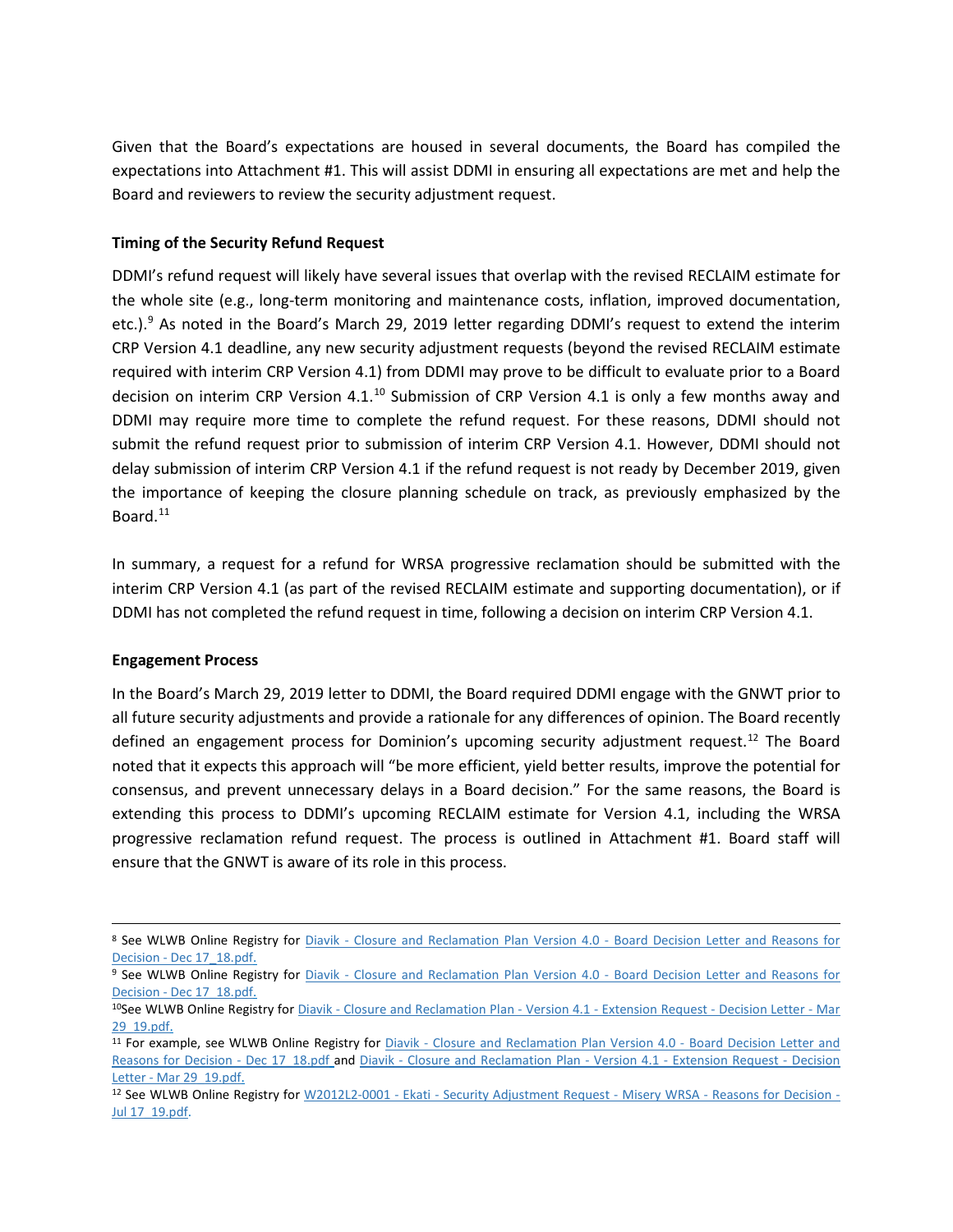Sincerely,

marley

Joe Mackenzie Chair, Wek'èezhìi Land and Water Board

Copied: Diavik Distribution List

Attached:

Attachment #1 – Compilation of Board Requirements for DDMI's Security Adjustment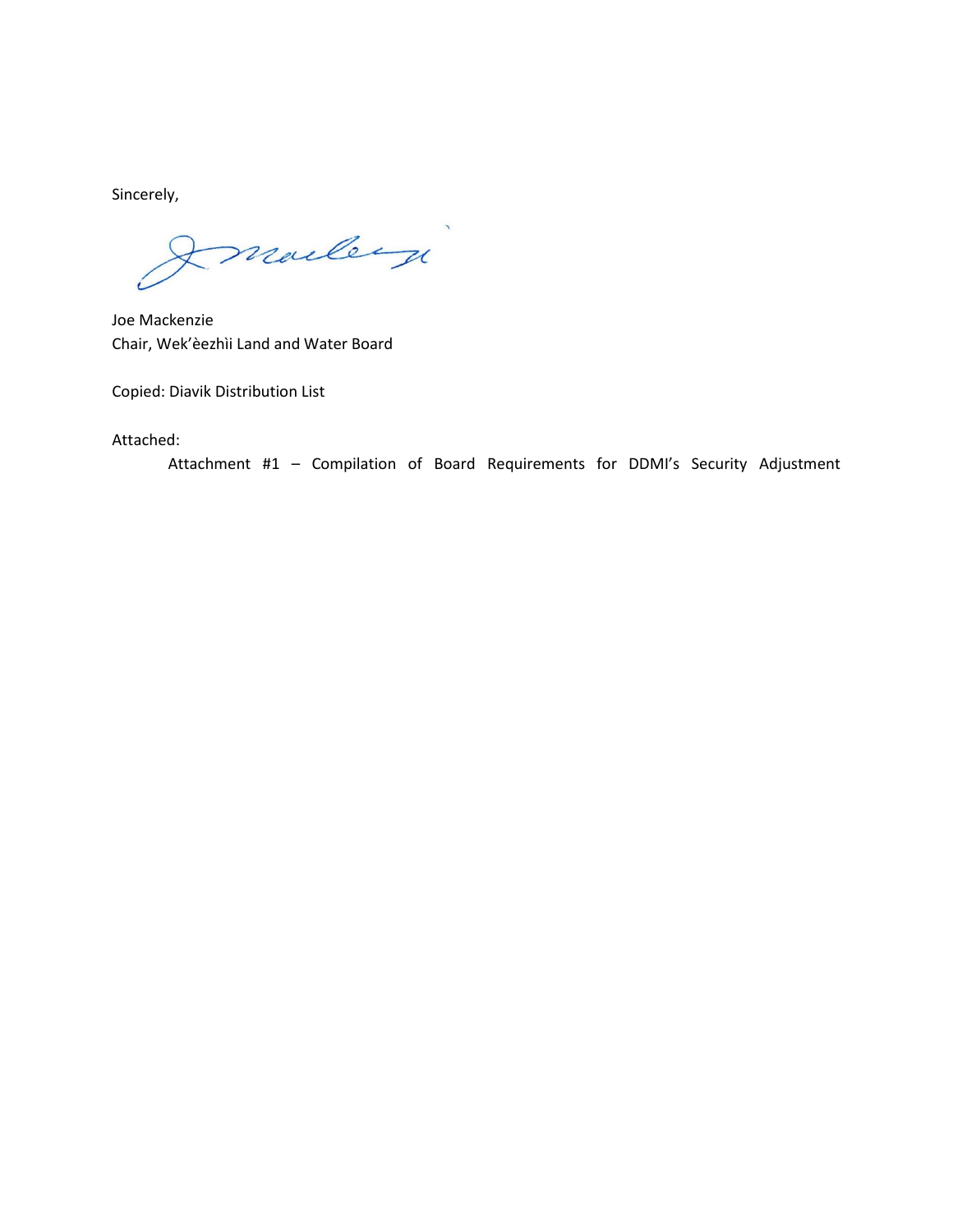# <span id="page-4-0"></span>**Attachment #1 – Compilation of Board Expectations for DDMI WRSA Security Refund Request**

Table 1 is a list of expectations previously communicated by the Board through direction or Board Guidelines. They are compiled here to assist DDMI to prepare a security adjustment request and help the Board and Parties review the request.

| Table 1. Compilation of Board Expectations for DDMI WRSA Security Refund Request |  |  |
|----------------------------------------------------------------------------------|--|--|
|----------------------------------------------------------------------------------|--|--|

| <b>No</b>      | Requirement                                                                                                                                                                                                                                                                                                                                                                                                                                                                                                                                                              | <b>Source</b>                                                                                                                                                                                                                                            |
|----------------|--------------------------------------------------------------------------------------------------------------------------------------------------------------------------------------------------------------------------------------------------------------------------------------------------------------------------------------------------------------------------------------------------------------------------------------------------------------------------------------------------------------------------------------------------------------------------|----------------------------------------------------------------------------------------------------------------------------------------------------------------------------------------------------------------------------------------------------------|
| $\mathbf{1}$   | Submit a Reclamation Completion Report (RCR), including but not limited to:                                                                                                                                                                                                                                                                                                                                                                                                                                                                                              | <b>Diavik</b><br>Closure<br>and                                                                                                                                                                                                                          |
|                | Details, including figures and photos, of the final reclamation work;<br>An explanation of any work that deviated from the approved design and CRP;<br>An inventory of the infrastructure removed and that remaining;<br>All engineered "as-built" reports;<br>Descriptions of any monitoring that is still required; and<br>A preliminary assessment on the achievement, or lack thereof, of appropriate closure objectives and<br>criteria.<br>In the conformance table for the security refund request (Item #14 of this table), ensure each of the items above       | Reclamation Plan - WRSA -<br>Progressive<br>Reclamation<br>Refund<br>Request -<br><b>Board</b><br>Directive - Oct 5 18.pdf and<br>MVLWB/INAC Guidelines for<br>the Closure and Reclamation<br>Mineral<br>of<br>Advanced<br>Exploration and Mine Sites in |
|                | is included.                                                                                                                                                                                                                                                                                                                                                                                                                                                                                                                                                             | the NT, 2013 <sup>13</sup>                                                                                                                                                                                                                               |
| $\overline{2}$ | Address the requirement for a Performance Assessment Report (PAR) by either submitting a PAR or providing an<br>explanation for why one is not included.                                                                                                                                                                                                                                                                                                                                                                                                                 | <b>Diavik</b><br>Closure<br>$\omega$<br>and<br>Reclamation Plan - WRSA -<br>Reclamation<br>Progressive<br>Refund<br>Request -<br><b>Board</b><br>Directive - Oct 5 18.pdf                                                                                |
| 3              | Implement the following engagement process:                                                                                                                                                                                                                                                                                                                                                                                                                                                                                                                              | Engagement required in Diavik                                                                                                                                                                                                                            |
|                | Step 1: Engage with the GNWT regarding the CRP Version 4.1 RECLAIM estimate (including the WRSA progressive<br>reclamation refund) with the goal of building consensus and if consensus is not reached, enabling the proponent<br>and the GNWT to provide a thorough rationale for any differences between the dollar amounts of the Parties'<br>estimates. During engagement, if consensus is not reached, DDMI should identify any information the GNWT<br>may need to develop an estimate, obtain the GNWT's estimate if possible, and continue to attempt to achieve | - Closure and Reclamation Plan<br>WRSA -<br>Progressive<br><b>Reclamation Refund Request -</b><br>Board Directive - Oct 5 18.pdf;                                                                                                                        |

<sup>&</sup>lt;sup>13</sup> See wlwb.ca for [MVLWB Guidelines for the Closure and Reclamation of Advanced Mineral Exploration and Mine Sites in the Northwest Territories \(2013\).](https://glwb.com/sites/default/files/documents/wg/WLWB_5363_Guidelines_Closure_Reclamation_WR.pdf)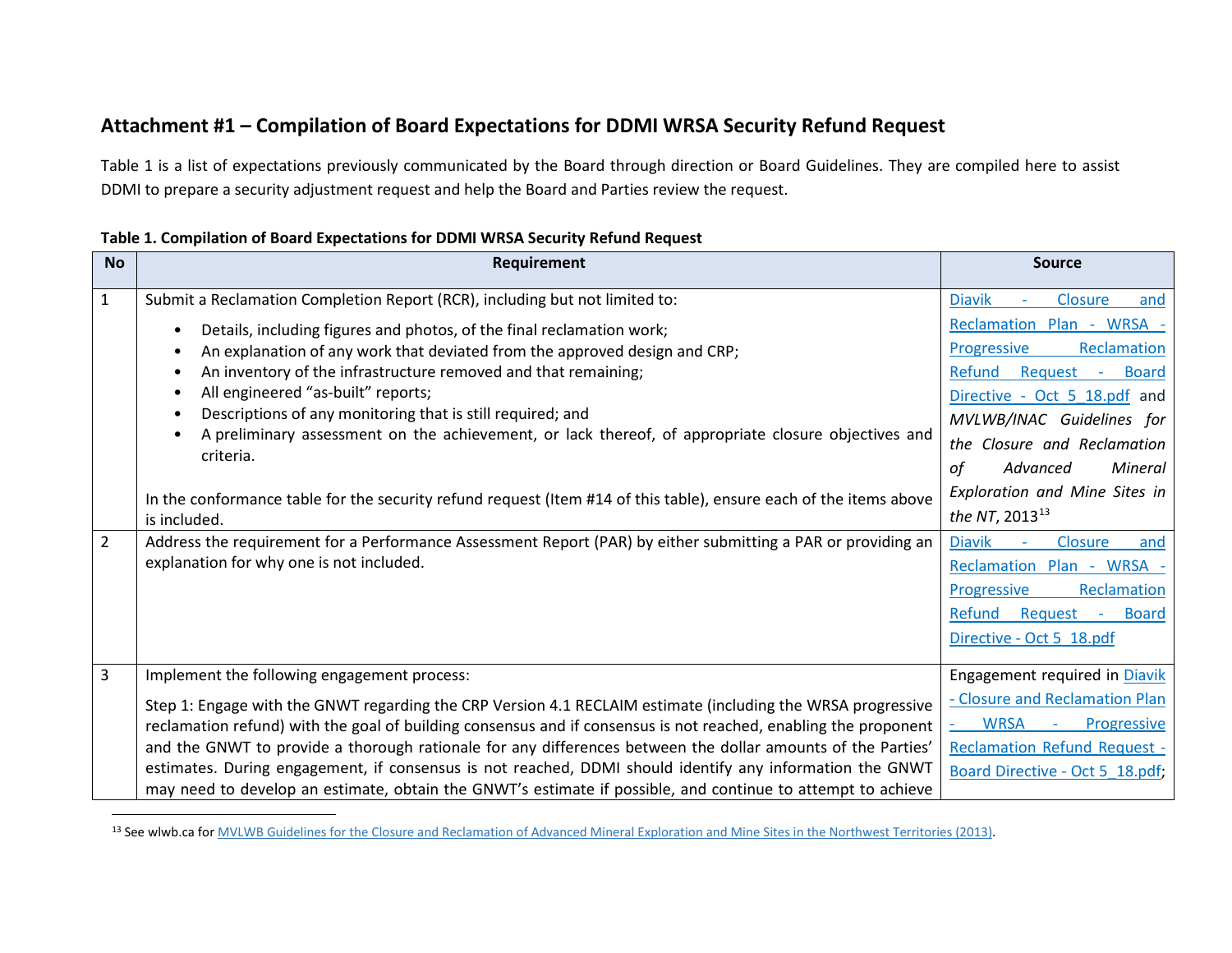|   | consensus. A series of meetings may be required.                                                                                                                                                                                 | Closure<br><b>Diavik</b><br>$\sim 100$<br>and |
|---|----------------------------------------------------------------------------------------------------------------------------------------------------------------------------------------------------------------------------------|-----------------------------------------------|
|   |                                                                                                                                                                                                                                  | <b>Reclamation Plan Version 4.0 -</b>         |
|   | Step 2: Following engagement, inform the Board whether consensus was reached.                                                                                                                                                    | Board Decision Letter and                     |
|   |                                                                                                                                                                                                                                  | Reasons for Decision - Dec                    |
|   | Step 3: If consensus was not reached, the GNWT must submit to the Board a proposed security estimate on<br>December 5, 2019 (i.e., 2 weeks before interim CRP Version 4.1 is due) that takes progressive reclamation of the      | 17 18.pdf; and the Guidelines                 |
|   | North WRSA into consideration. This step is considered an Information Request under Rules #61 and #63 of the                                                                                                                     | for Closure Cost Estimates.                   |
|   | Board's Rules of Procedure.                                                                                                                                                                                                      | Process outlined in W2012L2-                  |
|   |                                                                                                                                                                                                                                  | 0001 - Ekati - Security                       |
|   | Step 4: By December 19, 2019, DDMI must submit:                                                                                                                                                                                  | Adjustment Request - Misery                   |
|   | a) A RECLAIM estimate for Version 4.1 of the interim CRP; and                                                                                                                                                                    | <b>WRSA - Reasons for Decision -</b>          |
|   | b) a rationale for any differences between DDMI's and the GNWT's estimates.                                                                                                                                                      | Jul 17 19.pdf.                                |
|   |                                                                                                                                                                                                                                  |                                               |
| 4 | Ensure the requirements related to Security Issues #1 (including Security Adjustments #1 through #11) through                                                                                                                    | <b>Diavik</b><br>Closure<br>$\sim 100$<br>and |
|   | #5 are met. DDMI should include each of these in the conformance table required by Item #14 of this Table.                                                                                                                       | <b>Reclamation Plan Version 4.0 -</b>         |
|   |                                                                                                                                                                                                                                  | Board Decision Letter and                     |
|   |                                                                                                                                                                                                                                  | Reasons for Decision - Dec                    |
|   |                                                                                                                                                                                                                                  | 17 18.pdf                                     |
| 5 | Estimate a security holdback that addresses the requirements in the Board's February 9, 2018 decision, namely:                                                                                                                   | <b>Diavik</b><br>Closure<br>$\sim$<br>and     |
|   |                                                                                                                                                                                                                                  |                                               |
|   | a) uncertainties with the till layer. This holdback can be returned to DDMI once till moisture content has been                                                                                                                  | Reclamation Plan - WRSA -                     |
|   | demonstrated using several years (e.g., 10 years) of monitoring data. The holdback will be in an amount that<br>represents the potential cost of covering portions of the cover that do not reach the required moisture content. | Directive and Reasons for                     |
|   |                                                                                                                                                                                                                                  | Decision - Feb 9 18.pdf.                      |
|   | b) Uncertainty with climate change predictions beyond 100 years of modelling. This holdback can be returned to                                                                                                                   |                                               |
|   | DDMI after several years (e.g., 20 years) of post-construction monitoring confirms that the overall long-term<br>trend of thermal performance is consistent with the long-term climate predictions.                              |                                               |
|   |                                                                                                                                                                                                                                  |                                               |
|   | c) Long-term monitoring and maintenance.                                                                                                                                                                                         |                                               |
|   | DDMI must consider comments from Parties that reviewed DDMI's April 16, 2018 preliminary draft of the                                                                                                                            |                                               |
|   | holdbacks.                                                                                                                                                                                                                       |                                               |
| 6 | Refine criteria associated with the WRSA progressive reclamation as much as possible and ensure they are                                                                                                                         | W2012L2-0001<br>Ekati -<br>$\omega$           |
|   | improved as outlined in the Board's December 17, 2018 decision on interim CRP Version 4.0. Ensure closure                                                                                                                        | Security - PDC Refund Request                 |
|   | criteria have a temporal aspect to them, as outlined in the Closure Guidelines.                                                                                                                                                  |                                               |